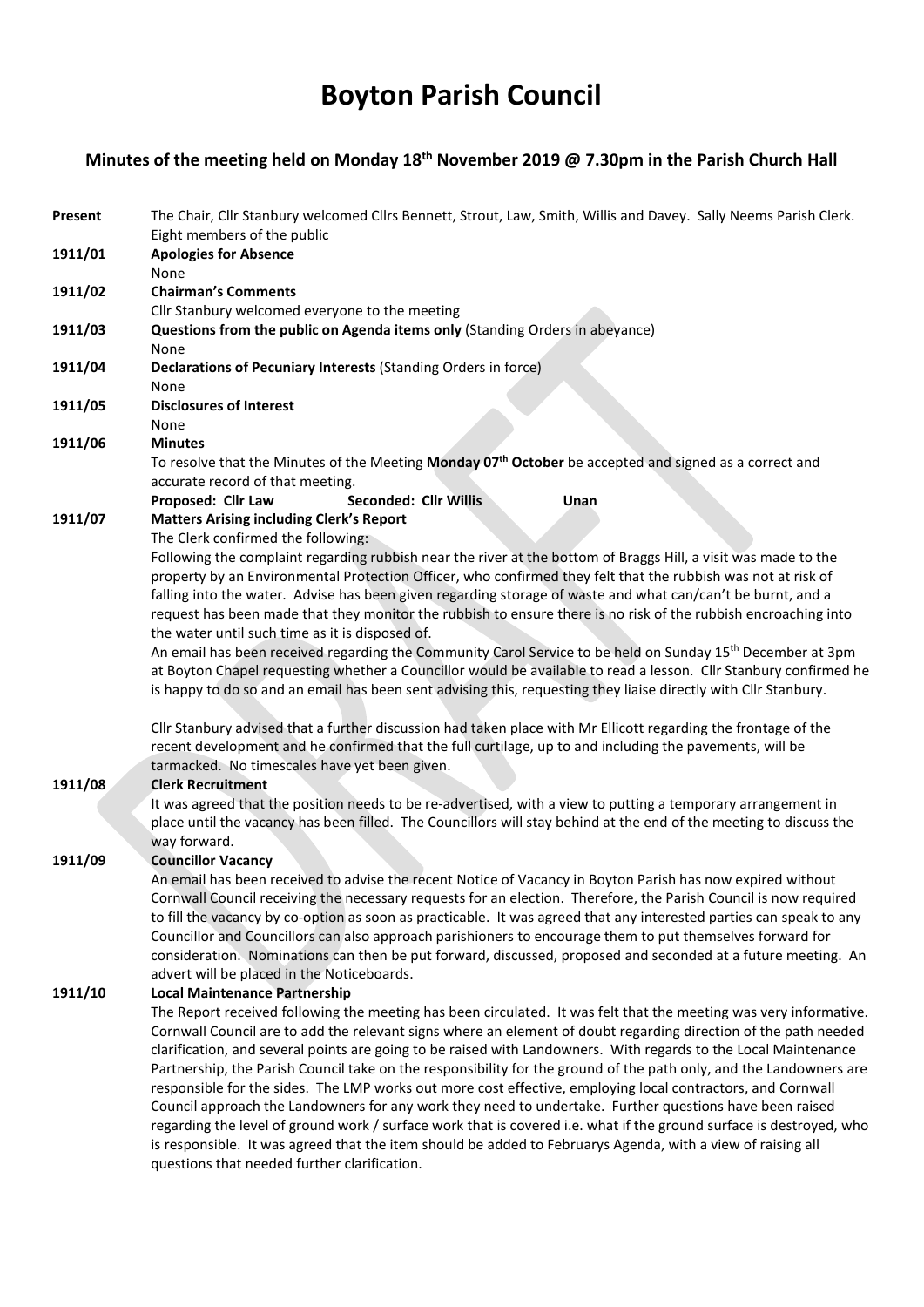#### 1911/11 VE Celebrations

The committee have met a couple of times and the meetings have been successful. A timetable has been put together, in line with National Celebrations, with the starting time of 12pm and continuing with numerous activities until 10.30pm. A fundraising coffee morning is taking place on Saturday 30<sup>th</sup> November at 10.00am at Queensacre and further information on this event will be provided in the New Year.

#### 1911/12 Planning

#### 8a) Applications

#### PA19/08969 & PA19/08970 Planning Consent and Listed Building Consent to install replacement windows to property. Bramble Cottage, Boyton. Mr Rixon

It was unanimously agreed this application qualified for an abbreviated discussion without the need to complete the detailed breakdown.

Proposed: Cllr Smith Seconded: Cllr Law Unan

It was resolved that the Parish Council supports the application

Proposed: Cllr Bennett Seconded: Cllr Willis Vinan

PA19/09215 Outline Planning Permission with all matters reserved for an agricultural worker dwelling. Lands NW of Sutton Cottage, Boyton. Mr and Mrs Dave Fowler

It was resolved that the comments below be submitted to Cornwall Council however the Parish Council is unable to make a decision on the application until the County Land Agents Report is received. A request has been made to defer the decision until such time that this report is available. Proposed: Cllr Bennett Seconded: Cllr Smith Unan

| General views on compliance with relevant planning       | Outside development boundaries but complies with |
|----------------------------------------------------------|--------------------------------------------------|
| policies e.g. within or outside a development            | Section 7. Application will depend on the County |
| boundary.                                                | Land Agents Report                               |
| Beneficial and adverse impacts of a development on       | None                                             |
| the local community.                                     |                                                  |
| Effects on surrounding buildings (e.g loss of privacy or | None                                             |
| light) and environment.                                  |                                                  |
| Acceptable design, scale, materials and landscaping to   | N/A                                              |
| fit in with site and/or adjacent buildings.              |                                                  |
| Problems with site access or parking.                    | <b>None</b>                                      |
| Adequacy of highway network to cope with additional      | Adequate. Splay to be as indicated on plan       |
| traffic and related safety issues.                       |                                                  |
| Adequacy of local services and/or infrastructure to      | Adequate                                         |
| cater for a development.                                 |                                                  |
| Particular features existing onsite which should be      | Retention of hedges as indicated on plan         |
| retained.                                                |                                                  |
| Problems with noise, dust, smell or fumes or any         | None                                             |
| other adverse impact on the amenity of local             |                                                  |
| residents.                                               |                                                  |
| Any suggestions to improve the proposed                  | None                                             |
| development.                                             |                                                  |
| Local Knowledge / Previous History                       | None                                             |
|                                                          |                                                  |

#### PA19/09678 Certificate of Lawfulness for existing use of land as residential garden curtilage to Sutton Farmhouse. Sutton Farm, Boyton. Mr and Mrs G Toms

| It was unanimously agreed this application qualified for an abbreviated discussion without the need to complete |  |
|-----------------------------------------------------------------------------------------------------------------|--|
| the detailed breakdown.                                                                                         |  |

| Proposed: Cllr Smith | Seconded: Cllr Strout                                            | Unan |
|----------------------|------------------------------------------------------------------|------|
|                      | It was resolved that the Parish Council supports the application |      |
| Proposed: Cllr Law   | Seconded: Cllr Bennett                                           | Unan |
| 8b) Decisions        |                                                                  |      |
|                      |                                                                  |      |

PA19/06015 New Access to highway and new farm track to gain essential access to poultry unit. Dunns, Boyton. Mr & Mrs G&P Coulter-Smith - Approved

8c) Other Details

PA19/01974 To site a high-quality log cabin in the owner's field to provide residence. Dunns, Boyton. Mr & Mrs G&P Coulter-Smith - Withdrawn